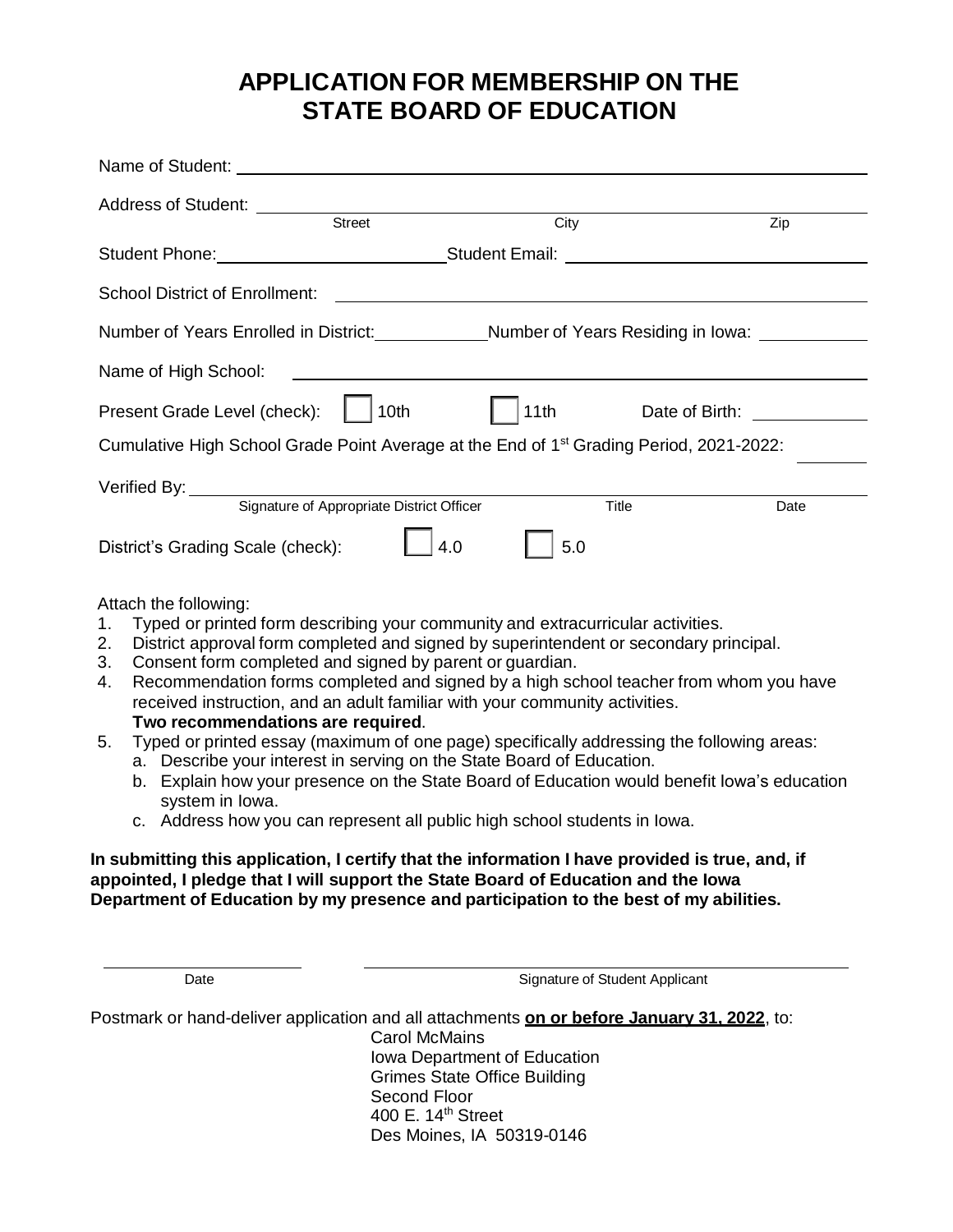### **APPLICANT'S COMMUNITY AND EXTRACURRICULAR ACTIVITIES**

**HIGH SCHOOL EXTRACURRICULAR ACTIVITIES:**

| <b>Describe Activity</b> | Grade<br>Level(s) | <b>Honors Achieved</b><br><b>Through Activity</b> | Position(s) Held<br>(if pertinent) | <b>Other Desired Pertinent</b><br><b>Information</b> |
|--------------------------|-------------------|---------------------------------------------------|------------------------------------|------------------------------------------------------|
|                          |                   |                                                   |                                    |                                                      |
|                          |                   |                                                   |                                    |                                                      |
|                          |                   |                                                   |                                    |                                                      |
|                          |                   |                                                   |                                    |                                                      |
|                          |                   |                                                   |                                    |                                                      |
|                          |                   |                                                   |                                    |                                                      |
|                          |                   |                                                   |                                    |                                                      |
|                          |                   |                                                   |                                    |                                                      |
|                          |                   |                                                   |                                    |                                                      |
|                          |                   |                                                   |                                    |                                                      |
|                          |                   |                                                   |                                    |                                                      |
|                          |                   |                                                   |                                    |                                                      |
|                          |                   |                                                   |                                    |                                                      |

**Name:**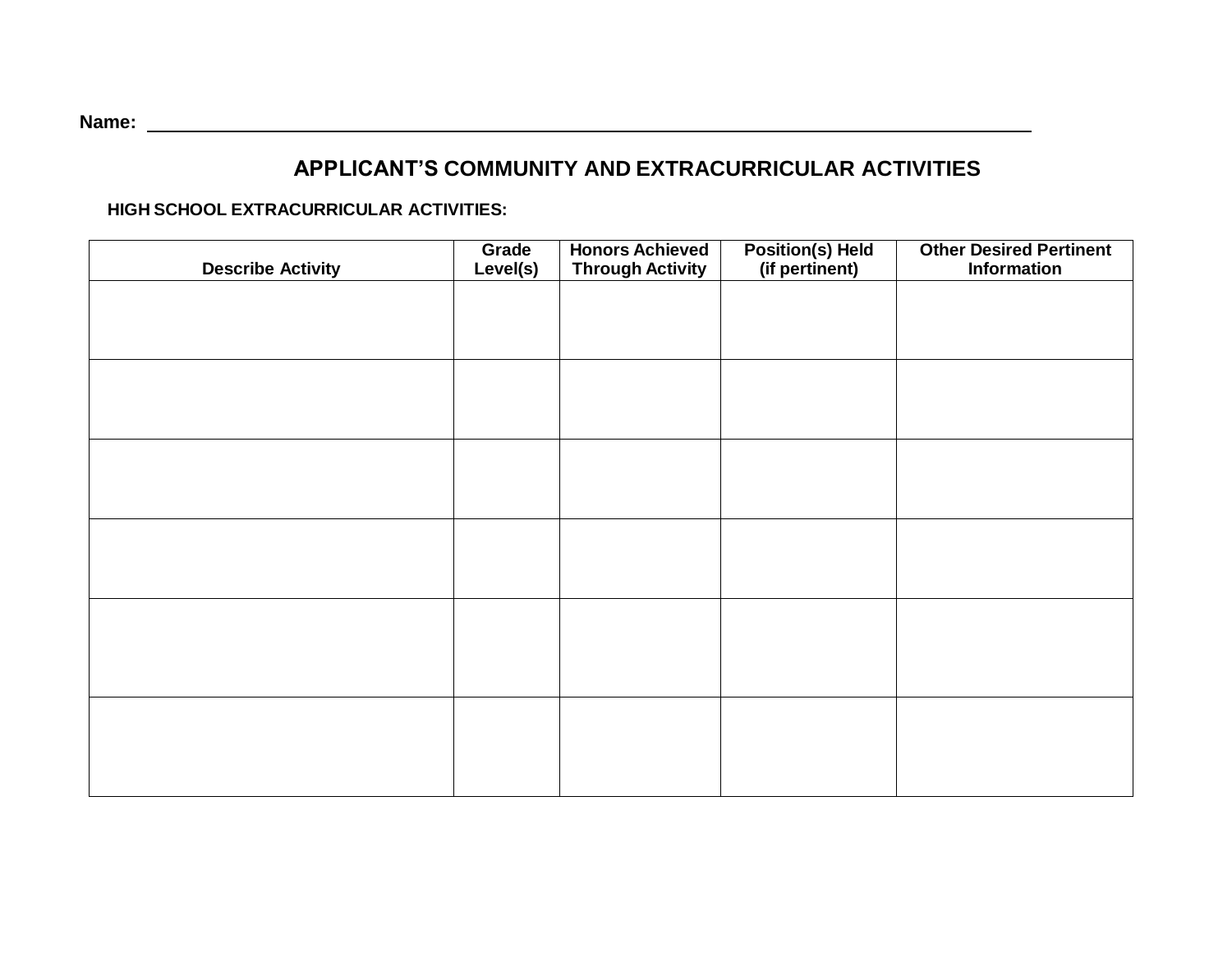## **Name:**

### **COMMUNITY (NON-SCHOOL) ACTIVITIES WHILE IN HIGH SCHOOL**:

| <b>Describe Activity</b> | Mo/Yr-<br>Mo/Yr* | <b>Sponsor of<br/>Activity</b> | Position(s) Held<br>(if applicable) | <b>Other Desired<br/>Pertinent Information</b> |
|--------------------------|------------------|--------------------------------|-------------------------------------|------------------------------------------------|
|                          |                  |                                |                                     |                                                |
|                          |                  |                                |                                     |                                                |
|                          |                  |                                |                                     |                                                |
|                          |                  |                                |                                     |                                                |
|                          |                  |                                |                                     |                                                |
|                          |                  |                                |                                     |                                                |
|                          |                  |                                |                                     |                                                |
|                          |                  |                                |                                     |                                                |
|                          |                  |                                |                                     |                                                |
|                          |                  |                                |                                     |                                                |
|                          |                  |                                |                                     |                                                |
|                          |                  |                                |                                     |                                                |
|                          |                  |                                |                                     |                                                |
|                          |                  |                                |                                     |                                                |

\*Please check the box if this was a one-time activity that did not take place over a period of weeks or months.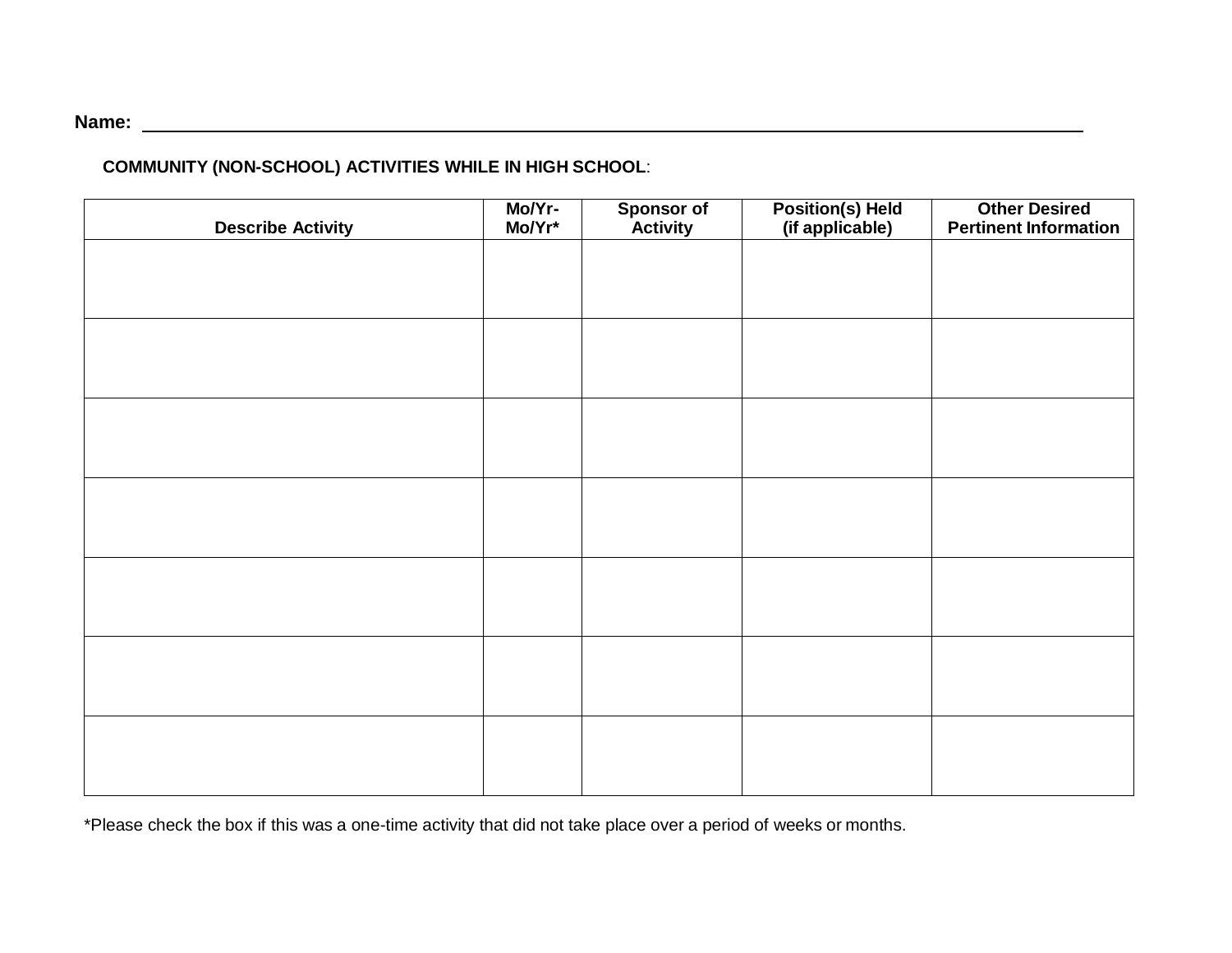## **APPROVAL BY SCHOOL DISTRICT OF STUDENT'S APPLICATION FOR STATE BOARD OF EDUCATION**

The undersigned (must be superintendent or secondary principal) hereby states that student,

 , is hereby approved to submit his/her application for consideration as the nonvoting member of the Iowa State Board of Education for the term beginning May 1, 2022, and ending April 30, 2023.

| The undersigned further verifies that the applicant is enrolled as a full-time student in grade |                           |  |  |  |
|-------------------------------------------------------------------------------------------------|---------------------------|--|--|--|
| (check) $\Box$ 10 $\Box$ 11 at                                                                  | High School, and that the |  |  |  |
| undersigned has reviewed the information on the student's application.                          |                           |  |  |  |

On behalf of the above-named district, the undersigned confirms that, if appointed to the State Board by the Governor, the student's absences from school for participation in official State Board activities shall not be marked as unexcused absences. Pursuant to Iowa Code section 256.5A, the district shall notify the student's parent or guardian if the student's cumulative grade point average falls during the term of membership on the State Board.

Date **Date Printed or Typed Name** 

School Telephone Number Signature Signature

Name of School District Title Title Title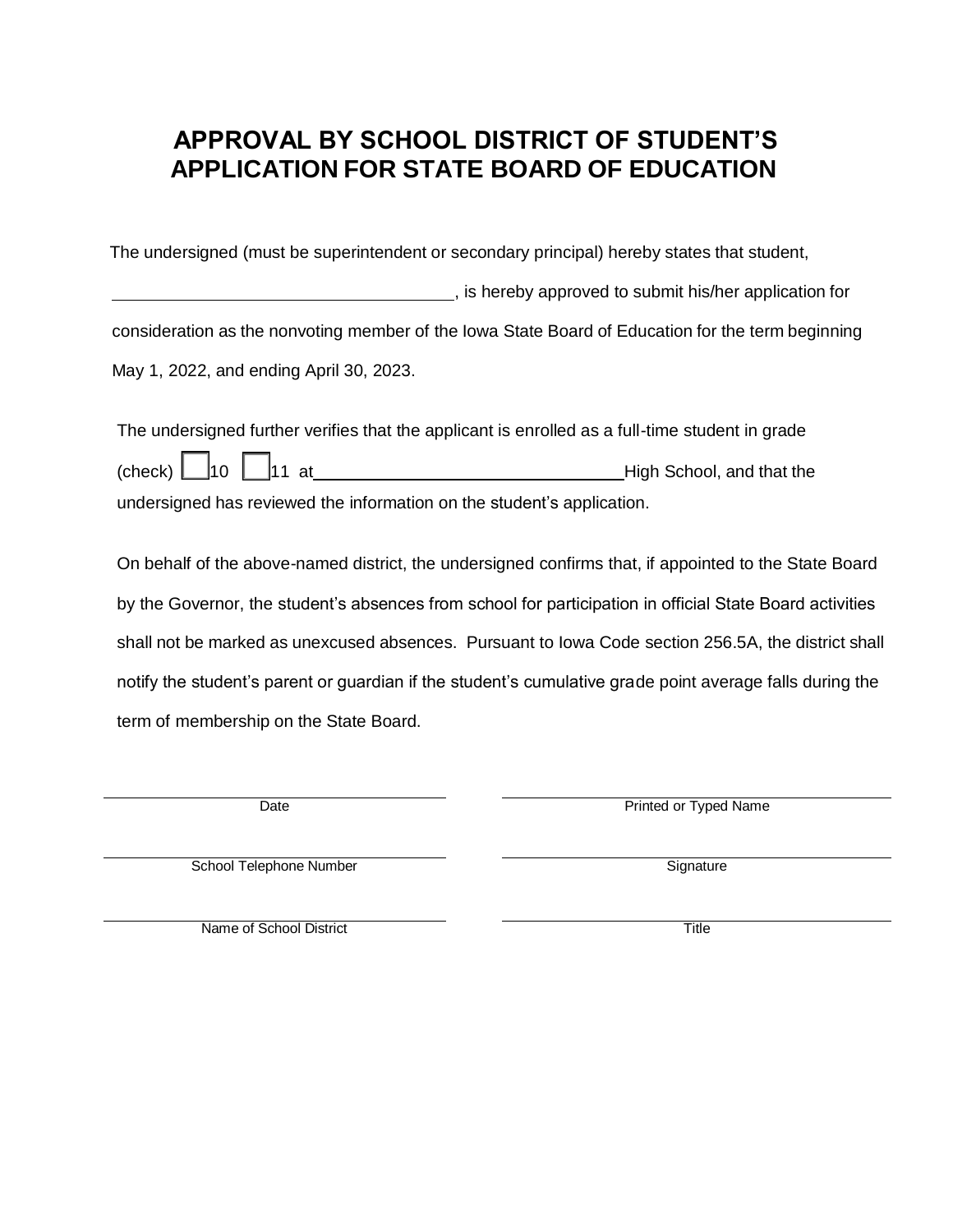## **CONSENT BY PARENT OR GUARDIAN FOR APPLICATION BY MINOR STUDENT FOR STATE BOARD OF EDUCATION MEMBERSHIP**

The undersigned parent/guardian of , states as follows: My child has my consent to file the foregoing application and to serve, if appointed, as the nonvoting member of the Iowa State Board of Education for a term beginning May 1, 2022, and ending April 30, 2023. I make this consent based on my assessment of my child's interest in serving on the board and his/her ability to participate in board activities without harmful effect to his/her academic achievement.

I acknowledge that Iowa Code section 256.5A requires that I supervise my child while he/she is participating in official board activities other than such activities that take place in the community in which my child and I reside. If I determine that such supervision is not necessary for my child, I understand that I must submit a signed release to the Iowa Department of Education.

I may withdraw this consent, in writing, at any time that I determine that membership on the State Board is contrary to my child's best interest.

NOTE TO PARENTS: The State Board of Education meets approximately 7 to 8 times per term. Most meetings are held in Des Moines, but 2 to 3 activities may be held at other communities in the state. The Iowa Department of Education provides mileage reimbursement, but does not provide direct transportation.

Date **Signature of Parent/Guardian** 

Typed or Printed Name of Parent/Guardian

Daytime telephone number of parent/guardian: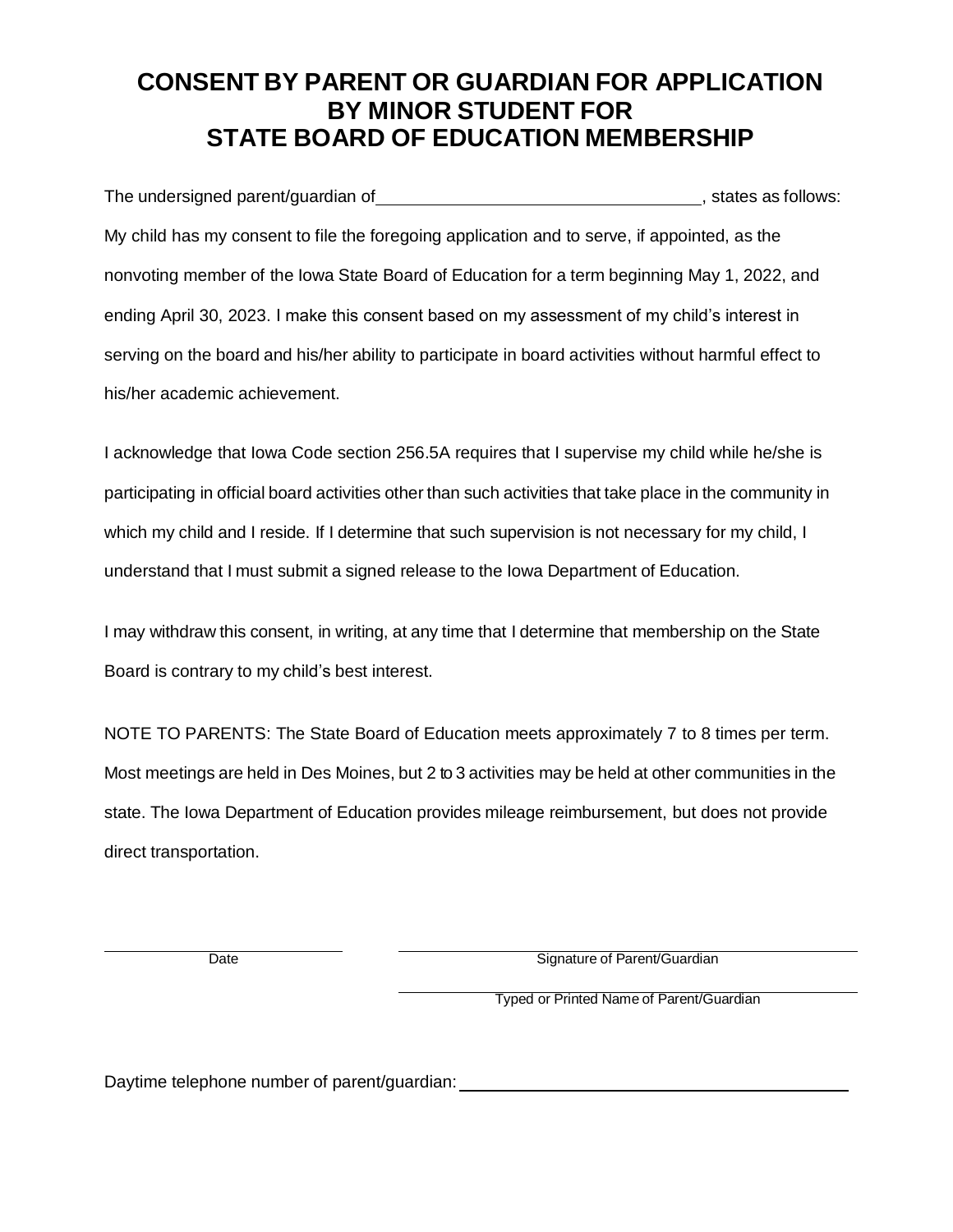#### **Recommendation 1: High School Teacher that Instructed Applicant**

#### **RECOMMENDATION ON BEHALF OF**

(Student's Name)

Instructions for person making recommendation:

- 1. For ratings of listed qualities, please select the appropriate number.
- 2. Please type or print your response.
- 3. Seal this document in an envelope and return to the student for submission with application.

#### **Please do not share your responses with anyone.**

I. Please rate the student in the following areas (1 is lowest; 5 is highest):



II. What strengths (no more than two) does the student possess that would especially aid him/her to fulfill the student role on the State Board of Education, and why?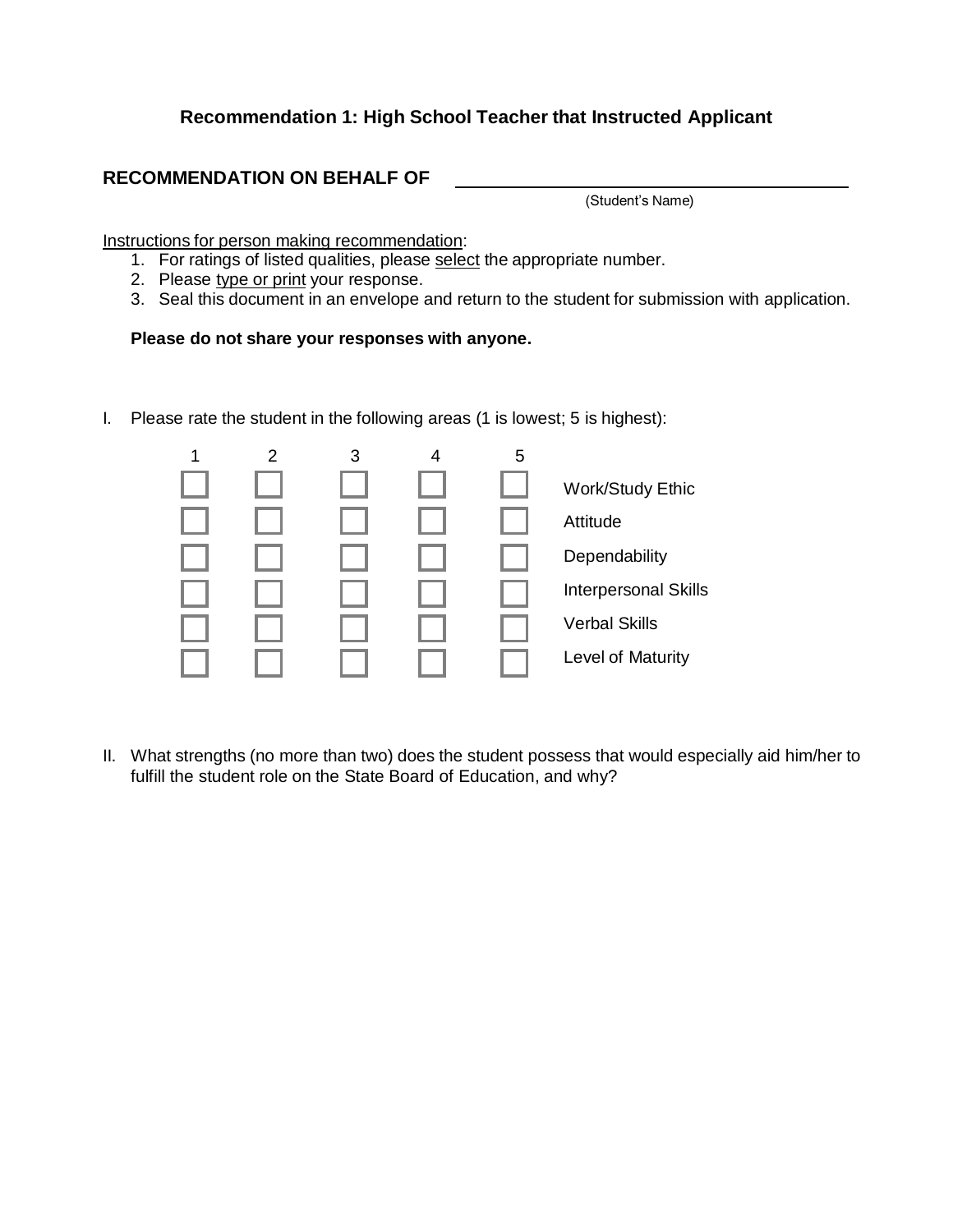III. What reservations, if any, do you have about the student's ability to successfully serve as the student member on the State Board of Education, and why?

| Person Making Recommendation:            | line(Please Type or Print Name) |  |  |
|------------------------------------------|---------------------------------|--|--|
| How do you know the above-named student? |                                 |  |  |
| How long have you known him/her?         |                                 |  |  |

I, the undersigned, understand that the above-named student is submitting an application to be appointed by the Governor of Iowa as the nonvoting student member of the Iowa State Board of Education. I certify that I have not shared my responses with the above-named student or any other person.

Date **Signature, Person Making Recommendation**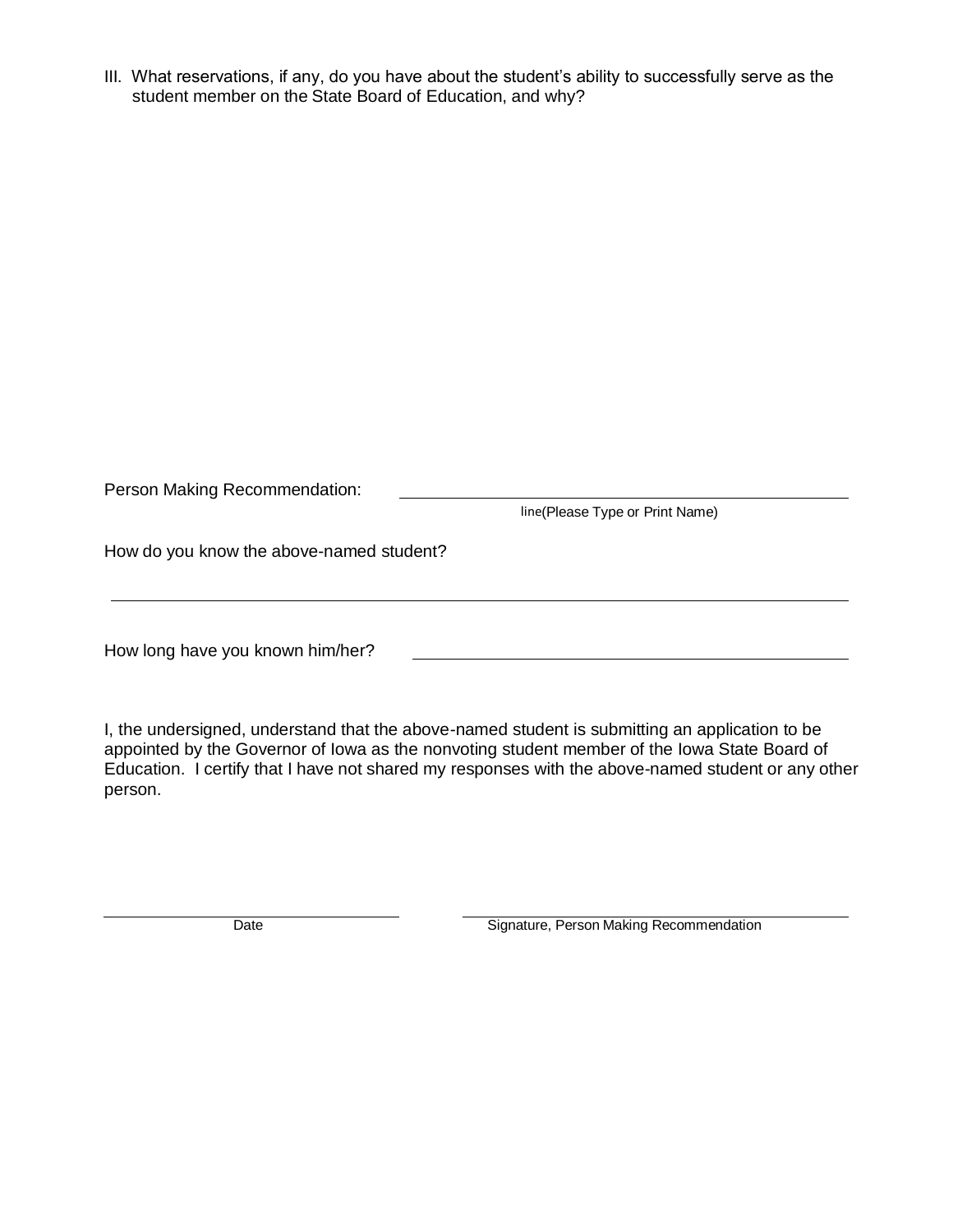### **Recommendation 2: Adult Familiar with Applicant's Community Activities**

### **RECOMMENDATION ON BEHALF OF**

(Student's Name)

Instructions for person making recommendation:

- 1. For ratings of listed qualities, please select the appropriate number.
- 2. Please type or print your response.
- 3. Seal this document in an envelope and return to the student for submission with application.

#### **Please do not share your responses with anyone.**

I. Please rate the student in the following areas (1 is lowest; 5 is highest):



II. What strengths (no more than two) does the student possess that would especially aid him/her to fulfill the student role on the State Board of Education, and why?